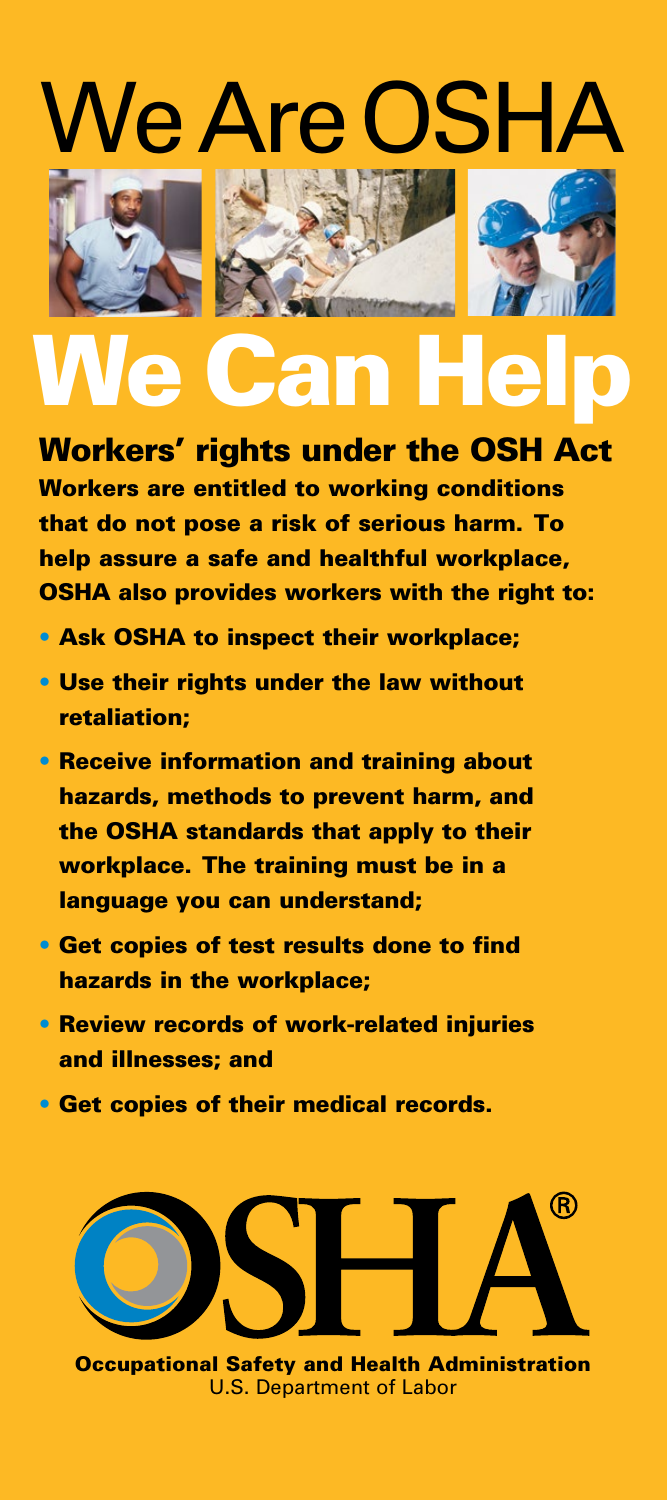#### Who OSHA covers

#### **Private sector workers**

Most employees in the nation come under OSHA's jurisdiction. OSHA covers private sector employers and employees in all 50 states, the District of Columbia, and other



U.S. jurisdictions either directly through Federal OSHA or through an OSHA-approved state program. State-run health and safety programs must be at least as effective as the Federal OSHA program. To find the contact information for the OSHA Federal or State Program office nearest you, call 1-800-321- OSHA (6742) or go to [www.osha.gov.](www.osha.gov)

#### **State and local government workers**

Employees who work for state and local governments are not covered by Federal OSHA, but have OSH Act protections if they work in those states that have an OSHA-approved state program. The following 22 states or territories have OSHA-approved programs:

| Alaska         | Arizona    | California     |
|----------------|------------|----------------|
| Hawaii         | Indiana    | Iowa           |
| Kentucky       | Maryland   | Michigan       |
| Minnesota      | Nevada     | New Mexico     |
| North Carolina | Oregon     | South Carolina |
| Tennessee      | Utah       | Vermont        |
| Virginia       | Washington | Wyoming        |
| Puerto Rico    |            |                |

Five additional states and one U.S. territory have OSHA-approved plans that cover public sector workers only: Connecticut Illinois Maine

New Jersey New York Virgin Islands

Private sector workers in these five states and the Virgin Islands are covered by Federal OSHA.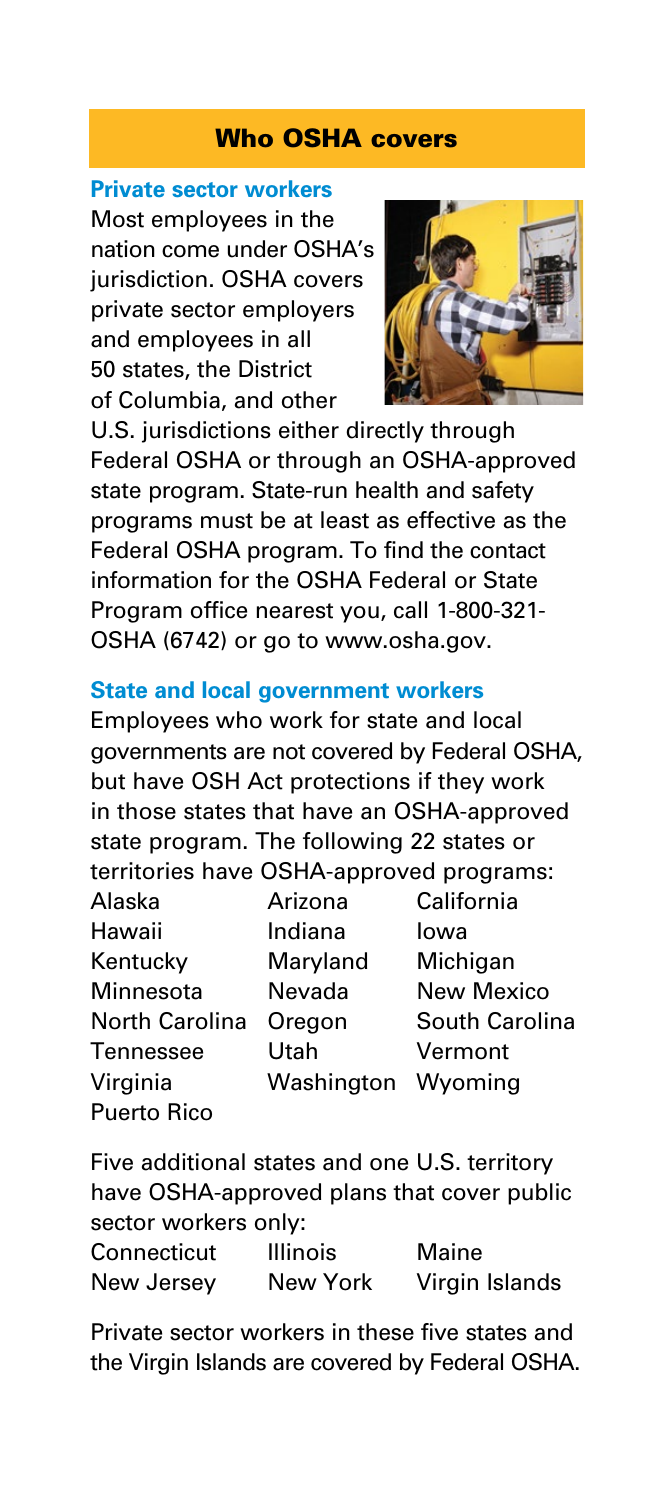### **Federal government workers**

Federal agencies must have a safety and health program that meets the same standards as private



employers. Although OSHA does not fine federal agencies, it does monitor federal agencies and responds to workers' complaints. The United States Postal Service (USPS) is covered by OSHA.

#### **Not covered under the OSH Act:**

- Self-employed;
- Immediate family members of farm employers who do not employ outside employees;
- Workplace hazards regulated by another federal agency (for example, the Mine Safety and Health Administration, the Department of Energy, or Coast Guard).

#### OSHA standards: Protection on the job



OSHA standards are rules that describe the methods that employers must use to protect their employees from hazards. There are OSHA standards for Construction work, Agriculture, Maritime operations, and General

Industry, which are the standards that apply to most worksites. These standards limit the amount of hazardous chemicals workers can be exposed to, require the use of certain safe practices and equipment, and require employers to monitor hazards and keep records of workplace injuries and illnesses.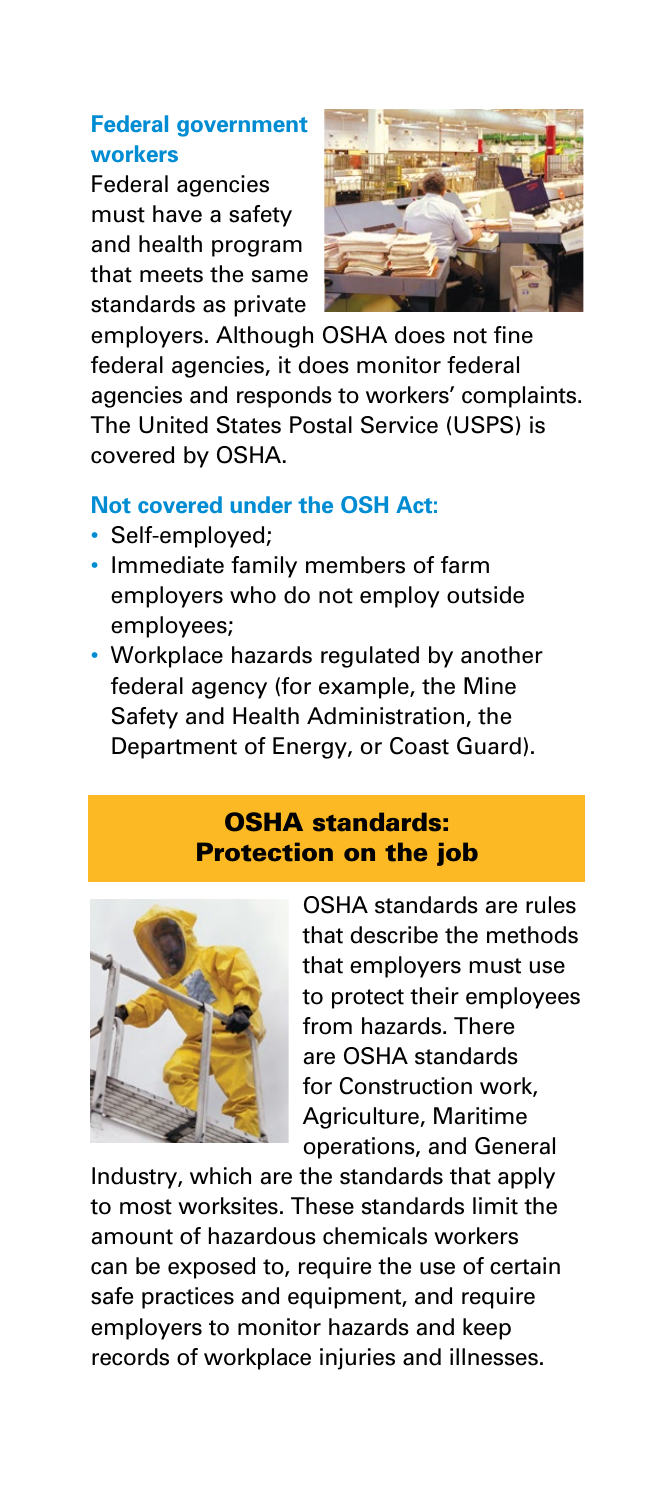Examples of OSHA standards include requirements to provide fall protection, prevent trenching cave-ins, prevent some infectious diseases, assure that workers



safely enter confined spaces, prevent exposure to harmful substances like asbestos, put guards on machines, provide respirators or other safety equipment, and provide training for certain dangerous jobs.

Employers must also comply with the General Duty Clause of the OSH Act, which *requires employers to keep their workplace free of serious recognized hazards*. This clause is generally cited when no OSHA standard applies to the hazard.

#### Workers can ask OSHA to inspect their workplace

Workers, or their representatives, may file a complaint and ask OSHA to inspect their workplace if they believe there is a serious hazard or that their employer is not following OSHA standards. A worker can tell OSHA not to let their employer know who filed the complaint. **It is a violation of the OSH Act for an employer to fire, demote, transfer or retaliate in any way against a worker for filing a complaint or using other OSHA rights.**

Written complaints that are signed by a worker or their representative and submitted to the closest OSHA office are more likely to result in an on-site OSHA inspection. You can call 1-800- 321-OSHA (6742) to request a complaint form from your local OSHA office or visit [www.osha.](www.osha.gov/pls/osha7/eComplaintForm.html) [gov/pls/osha7/eComplaintForm.html](www.osha.gov/pls/osha7/eComplaintForm.html) to submit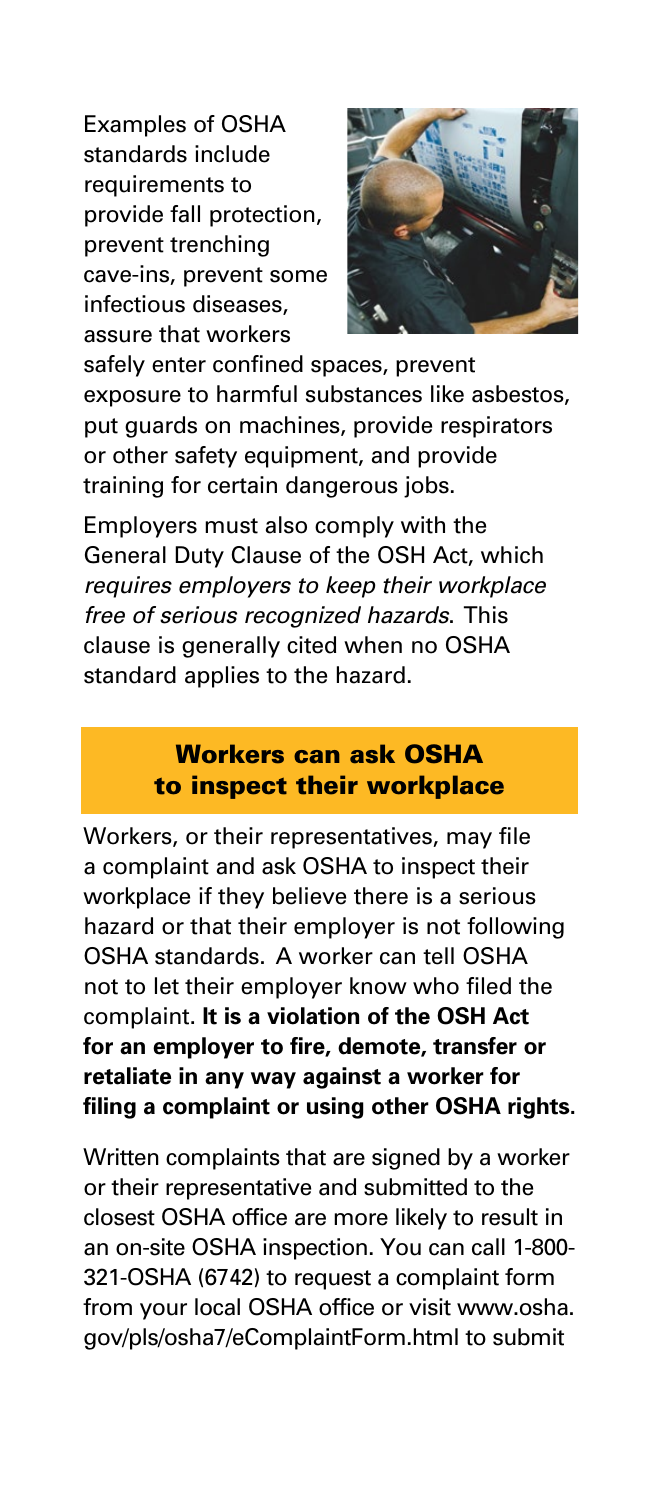the form online. Completed forms can also be faxed or mailed to the local OSHA office. Most complaints sent in online may be resolved informally over the phone with your employer.

When the OSHA inspector arrives, workers and their representatives have the right to:

- Go along on the inspection;
- Talk privately with the OSHA inspector; and
- Take part in meetings with the inspector and the employer before and after the inspection is conducted.

Where there is no union or employee representative, the OSHA inspector must talk confidentially with a reasonable number of workers during the



course of the investigation.

When an inspector finds violations of OSHA standards or serious hazards, OSHA may issue citations and fines. A citation includes the methods an employer may use to fix a problem and the date by when the corrective actions must be completed. Workers only have the right to challenge the deadline for when a problem must be resolved. Employers, on the other hand, have the right to contest whether there is a violation or any other part of the citation. Workers or their representatives must notify OSHA that they want to be involved in the appeals process if the employer challenges a citation.

If you send in a complaint requesting an OSHA inspection, you have the right to find out the results of the OSHA inspection and request a review if OSHA does not issue citations.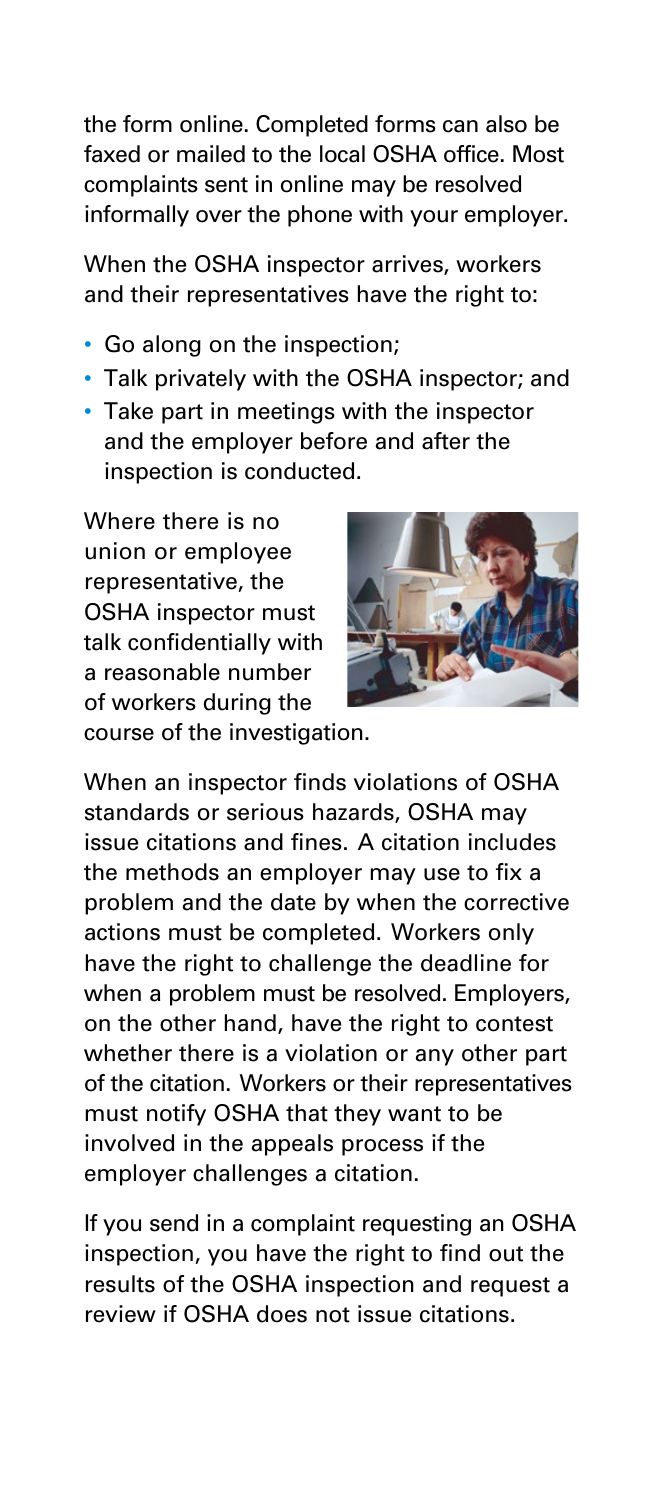#### Employer responsibilities

Employers have the responsibility to provide a safe workplace. **Employers MUST provide their employees with a workplace that does not have serious hazards and must follow all OSHA safety and health standards.** Employers must find and correct safety and health problems. OSHA further requires employers to try to eliminate or reduce hazards first by making changes in working conditions rather than just relying on masks, gloves, earplugs or other types of personal protective equipment. Switching to safer chemicals, implementing processes to trap harmful fumes, or using ventilation systems to clean the air are examples of effective ways to get rid of or minimize risks.

Employers **MUST** also:

- Prominently display the official OSHA *Job Safety and Health – It's the Law* poster that describes rights and responsibilities under the OSH Act. **This poster is free and can be downloaded from www.osha.gov**.
- Inform workers about chemical hazards through training, labels, alarms, color-coded systems, chemical information sheets and other methods.
- Provide safety training to workers in a language and vocabulary they can understand.
- Keep accurate records of work-related injuries and illnesses.
- Perform tests in the workplace, such as air sampling, required by some OSHA standards.
- Provide required personal protective equipment at no cost to workers.\*
- Provide hearing exams or other medical tests required by OSHA standards.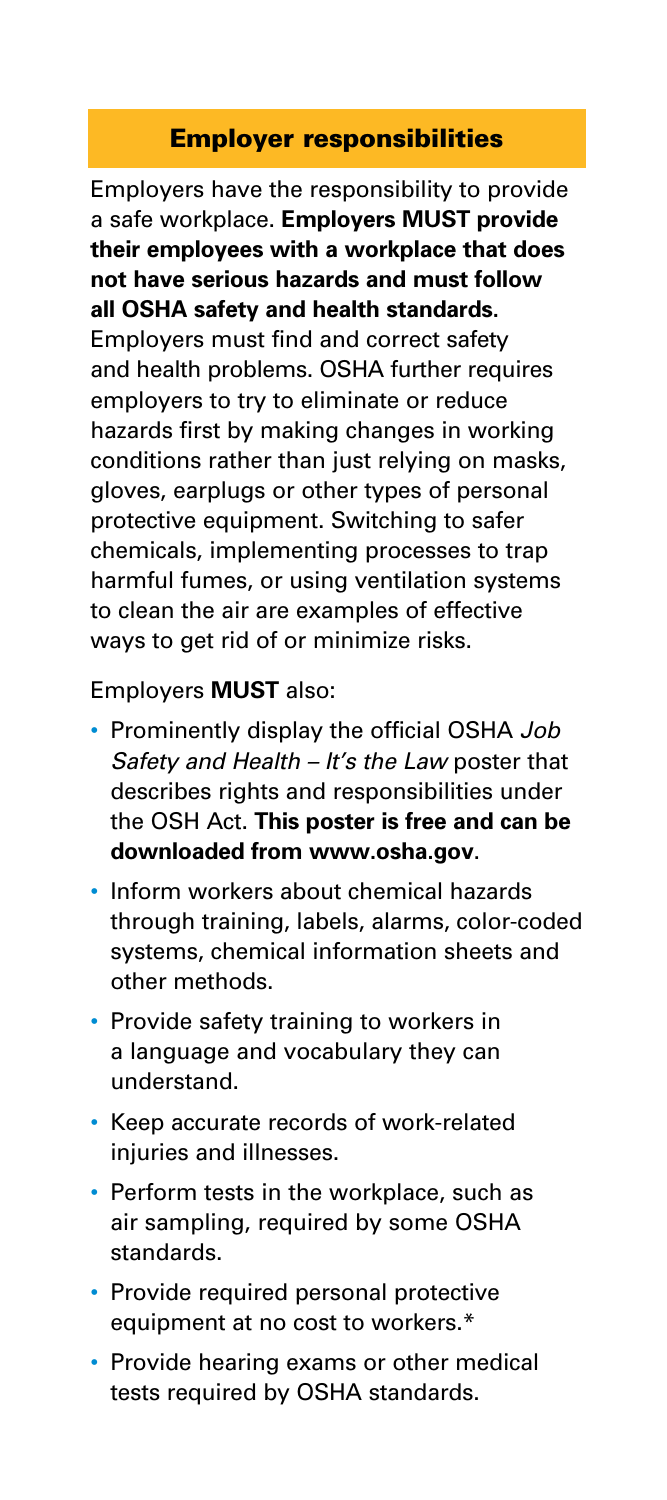

- Post OSHA citations and injury and illness data where workers can see them.
- Notify OSHA within 8 hours of a workplace fatality or within 24 hours of any workrelated inpatient hospitalization, amputation or loss of an eye (1-800-321-OSHA [6742]).
- Not retaliate against workers for using their rights under the law, including their right to report a work-related injury or illness.
- \* Employers must pay for most types of required personal protective equipment.

#### The law protects workers from retaliation when using their OSHA rights

The OSH Act protects workers who complain to their employer, OSHA or other government agencies about unsafe or unhealthful working conditions in the workplace or environmental problems. You cannot be transferred, denied a raise, have your hours reduced, be fired, or punished in any other way because you used any right given to you under the OSH Act. Help is available from OSHA for whistleblowers.

If you have been punished or retaliated against for using your rights, you must file a complaint with OSHA **within 30 days** from the date the retaliatory decision was both made and communicated to you. No form is needed, but you must call OSHA within 30 days of the alleged retaliation at 1-800-321-OSHA (6742) and ask to speak to the OSHA area office nearest you to report the retaliation.